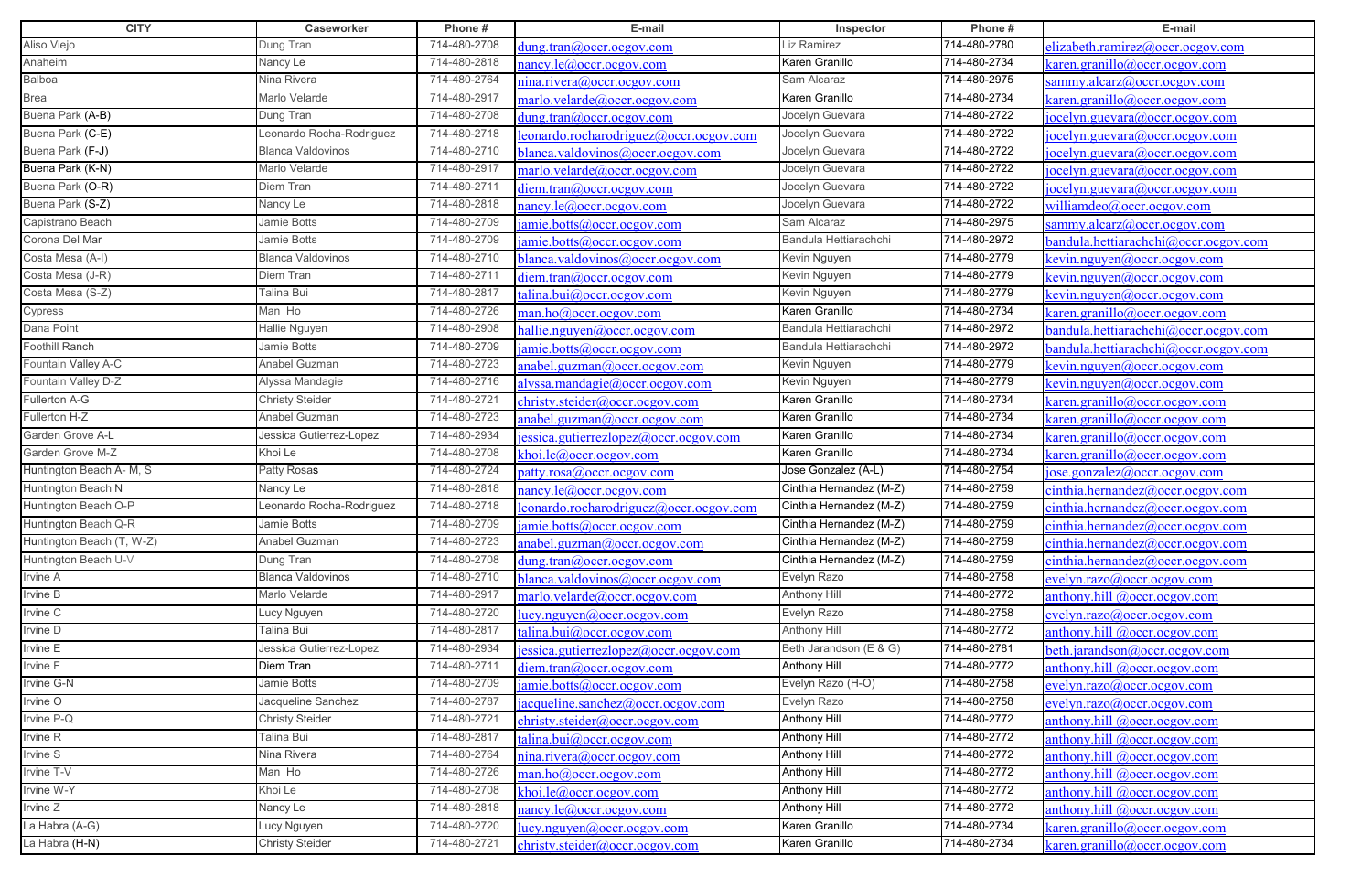| La Habra (O-Z)                   | Jacqueline Sanchez       | 714-480-2787 | acqueline.sanchez@occr.ocgov.com          | Karen Granillo        | 714-480-2734 | saren.granillo@occr.ocgov.com              |
|----------------------------------|--------------------------|--------------|-------------------------------------------|-----------------------|--------------|--------------------------------------------|
| La Mirada                        | Leonardo Rocha-Rodriguez | 714-480-2718 | eonardo.rocharodriguez@occr.ocgov.com     | Karen Granillo        | 714-480-2734 | karen.granillo@occr.ocgov.com              |
| La Palma                         | Dung Tran                | 714-480-2708 | $d$ ung.tran@occr.ocgov.com               | Karen Granillo        | 714-480-2734 | $\frac{1}{2}$ aren.granillo@occr.ocgov.com |
| Ladera Ranch                     | Nina Rivera              | 714-480-2764 | nina.rivera@occr.ocgov.com                | Sam Alcaraz           | 714-480-2975 | sammy.alcarz@occr.ocgov.com                |
| Laguna Beach                     | Anabel Guzman            | 714-480-2723 | anabel.guzman@occr.ocgov.com              | Sam Alcaraz           | 714-480-2975 | sammy.alcarz@occr.ocgov.com                |
| Laguna Hills                     | Nancy Le                 | 714-480-2818 | nancy.le@occr.ocgov.com                   | Sam Alcaraz           | 714-480-2975 | sammy.alcarz@occr.ocgov.com                |
| Laguna Niguel                    | Man Ho                   | 714-480-2726 | man.ho@occr.ocgov.com                     | Sam Alcaraz           | 714-480-2975 | sammy.alcarz@occr.ocgov.com                |
| Laguna Woods                     | Marlo Velarde            | 714-480-2917 | marlo.velarde@occr.ocgov.com              | Beth Jarandson        | 714-480-2781 | beth.jarandson@occr.ocgov.com              |
| Lake Forest                      | Nina Rivera              | 714-480-2764 | nina.rivera@occr.ocgov.com                | Bandula Hettiarachchi | 714-480-2972 | bandula.hettiarachchi@occr.ocgov.com       |
| Los Alamitos                     | Alyssa Mandagie          | 714-480-2716 | acqueline.phan@occr.ocgov.com             | Karen Granillo        | 714-480-2734 | caren.granillo@occr.ocgov.com              |
| Midway City (A-D)                | Anabel Guzman            | 714-480-2723 | anabel.guzman@occr.ocgov.com              | Laura Lampers         | 714-480-2768 | aura.lampers@occr.ocgov.com                |
| Midway City (E-L)                | Hallie Nguyen            | 714-480-2908 | nallie.nguyen@occr.ocgov.com              | Laura Lampers         | 714-480-2768 | laura.lampers@occr.ocgov.com               |
| Midway City (M-O)                | Man Ho                   | 714-480-2726 | man.ho@occr.ocgov.com                     | Laura Lampers         | 714-480-2768 | laura.lampers@occr.ocgov.com               |
| Midway City (P-S)                | <b>Blanca Valdovinos</b> | 714-480-2710 | blanca.valdovinos@occr.ocgov.com          | Laura Lampers         | 714-480-2768 | laura.lampers@occr.ocgov.com               |
| Midway City (T)                  | Michael Gonzalez         | 714-480-2739 | michael.gonzales@occr.ocgov.com           | Laura Lampers         | 714-480-2768 | laura.lampers@occr.ocgov.com               |
| Midway City (U-Z)                | Khoi Le                  | 714-480-2708 | khoi.le@occr.ocgov.com                    | Laura Lampers         | 714-480-2768 | laura.lampers@occr.ocgov.com               |
| Mission Viejo                    | <b>Christy Steider</b>   | 714-480-2721 | christy.steider@occr.ocgov.com            | Liz Ramirez           | 714-480-2780 | elizabeth.ramirez@occr.ocgov.com           |
| Newport Beach                    | <b>Blanca Valdovinos</b> | 714-480-2710 | blanca.valdovinos@occr.ocgov.com          | Bandula Hettiarachchi | 714-480-2972 | bandula.hettiarachchi@occr.ocgov.com       |
| Orange A-B                       | Khoi Le                  | 714-480-2708 | khoi.le@occr.ocgov.com                    | Laura Lampers         | 714-480-2768 | laura.lampers@occr.ocgov.com               |
| Orange C-D                       | Talina Bui               | 714-480-2817 | $\alpha$ lina.bui $\omega$ occr.ocgov.com | Laura Lampers         | 714-480-2768 | laura.lampers@occr.ocgov.com               |
| Orange E-Z                       | Leonardo Rocha-Rodriguez | 714-480-2718 | eonardo.rocharodriguez@occr.ocgov.com     | Laura Lampers         | 714-480-2768 | laura.lampers@occr.ocgov.com               |
| Placentia                        | Nina Rivera              | 714-480-2764 | nina.rivera@occr.ocgov.com                | Karen Granillo        | 714-480-2734 | <u>caren.granillo@occr.ocgov.com</u>       |
| Portola Hills                    | Talina Bui               | 714-480-2817 | $talian. \text{bui@occr.ocgov.com}$       | Laura Lampers         | 714-480-2768 | laura.lampers@occr.ocgov.com               |
| Rancho Santa Margarita           | Man Ho                   | 714-480-2726 | man.ho@occr. ocgov.com                    | Sam Alcaraz           | 714-480-2975 | sammy.alcarz@occr.ocgov.com                |
| San Clemente                     | Marlo Velarde            | 714-480-2917 | marlo.velarde@occr.ocgov.com              | Bandula Hettiarachchi | 714-480-2972 | bandula.hettiarachchi@occr.ocgov.com       |
| San Juan Capistrano              | Nina Rivera              | 714-480-2764 | nina.rivera@occr.ocgov.com                | Sam Alcaraz           | 714-480-2975 | sammy.alcarz@occr.ocgov.com                |
| Santa Ana                        | Alyssa Mandagie          | 714-480-2716 | alyssa.mandagie@occr.ocgov.com            | Karen Granillo        | 714-480-2734 | $\alpha$ aren.granillo@occr.ocgov.com      |
| Seal Beach                       | Talina Bui               | 714-480-2817 | talina.bui@occr.ocgov.com                 | Karen Granillo        | 714-480-2734 | $\alpha$ aren.granillo@occr.ocgov.com      |
| Silverado Canyon                 | Marlo Velarde            | 714-480-2917 | marlo.velarde@occr.ocgov.com              | Sam Alcaraz           | 714-480-2975 | sammy.alcarz@occr.ocgov.com                |
| Stanton A-D                      | Michael Gonzalez         | 714-480-2739 | michael.gonzales@occr.ocgov.com           | Jocelyn Guevara       | 714-480-2722 | jocelyn.guevara@occr.ocgov.com             |
| Stanton (E-F)                    | Jamie Botts              | 714-480-2709 | amie.botts@occr.ocgov.com                 | Jocelyn Guevara       | 714-480-2722 | jocelyn.guevara@occr.ocgov.com             |
| Stanton (G)                      | Diem Tran                | 714-480-2711 | diem.tran@occr.ocgov.com                  | Jocelyn Guevara       | 714-480-2722 | jocelyn.guevara@occr.ocgov.com             |
| Stanton $(H)$                    | Hallie Nguyen            | 714-480-2908 | hallie.nguyen@occr.ocgov.com              | Jocelyn Guevara       | 714-480-2722 | jocelyn.guevara@occr.ocgov.com             |
| Stanton (I-K)                    | Dung Tran                | 714-480-2708 | dung.tran@occr.ocgov.com                  | Jocelyn Guevara       | 714-480-2722 | jocelyn.guevara@occr.ocgov.com             |
| $\overline{\mathsf{Stanton}}(L)$ | Jessica Gutierrez-Lopez  | 714-4802934  | essica.gutierrezlopez@occr.ocgov.com      | Jocelyn Guevara       | 714-480-2722 | jocelyn.guevara@occr.ocgov.com             |
| Stanton (M,O)                    | Nina Rivera              | 714-480-2764 | $n$ ina.rivera $(a)$ occr.ocgov.com       | Jocelyn Guevara       | 714-480-2722 | jocelyn.guevara@occr.ocgov.com             |
| Stanton (N)                      | <b>Christy Steider</b>   | 714-480-2721 | christy.steider@occr.ocgov.com            | Jocelyn Guevara       | 714-480-2722 | jocelyn.guevara@occr.ocgov.com             |
| Stanton $(P)$                    | Patty Rosas              | 714-480-2724 | patty, rosa@occr. ocgov.com               | Jocelyn Guevara       | 714-480-2722 | [iocelyn.guevara@occr. ocgov.com]          |
| Stanton (Q-R)                    | Man Ho                   | 714-480-2726 | man.ho@occr. ocgov.com                    | Jocelyn Guevara       | 714-480-2722 | jocelyn.guevara@occr.ocgov.com             |
| Stanton (S)                      | Anabel Guzman            | 714-480-2723 | anabel.guzman@occr.ocgov.com              | Jocelyn Guevara       | 714-480-2722 | jocelyn.guevara@occr.ocgov.com             |
| Stanton (T)                      | Khoi Le                  | 714-480-2708 | choi.le@occr.ocgov.com                    | Jocelyn Guevara       | 714-480-2722 | jocelyn.guevara@occr.ocgov.com             |
| Stanton (U-V)                    | Lucy Nguyen              | 714-480-2720 | lucy.nguyen@occr.ocgov.com                | Jocelyn Guevara       | 714-480-2722 | jocelyn.guevara@occr.ocgov.com             |
| Stanton (W-X)                    | Jacqueline Sanchez       | 714-480-2787 | acqueline.sanchez@occr.ocgov.com          | Jocelyn Guevara       | 714-480-2722 | jocelyn.guevara@occr.ocgov.com             |
| Stanton (Y-Z)                    | Leonardo Rocha-Rodriguez | 714-480-2718 | eonardo.rocharodriguez@occr.ocgov.com     | Jocelyn Guevara       | 714-480-2722 | jocelyn.guevara@occr.ocgov.com             |
| Sunset Beach                     | Dung Tran                | 714-480-2708 | $d$ ung.tran $@occr. ocgov.com$           | Karen Granillo        | 714-480-2734 | $\kappa$ aren.granillo@occr.ocgov.com      |
| Trabuco Canyon                   | <b>Blanca Valdovinos</b> | 714-480-2710 | blanca.valdovinos@occr.ocgov.com          | Bandula Hettiarachchi | 714-480-2972 | bandula.hettiarachchi@occr.ocgov.com       |
| Tustin (A-C)                     | Patty Rosas              | 714-480-2724 | patty.rosa@occr.ocgov.com                 | Beth Jarandson        | 714-480-2781 | beth.jarandson@occr.ocgov.com              |